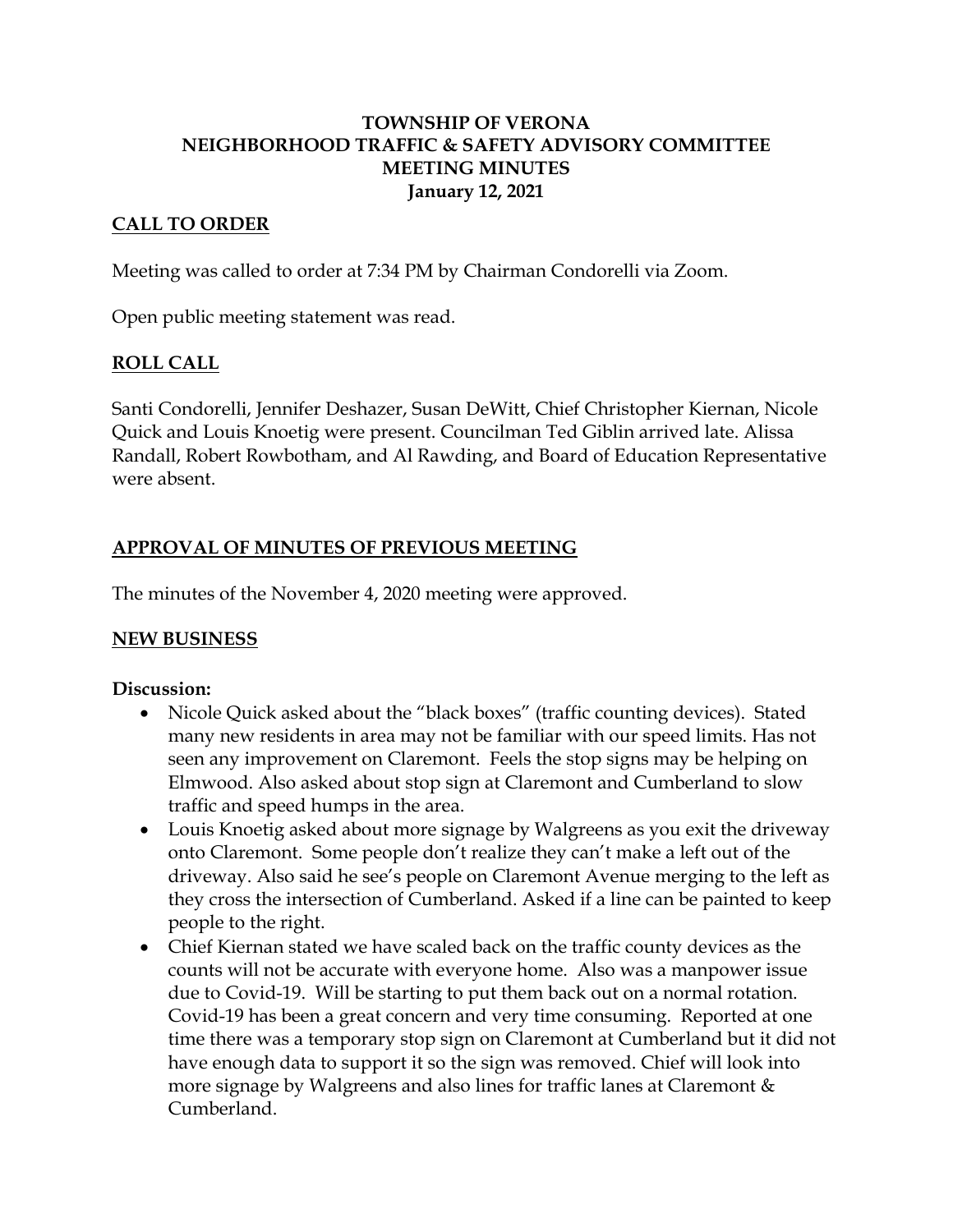- Louis asked about Claremont and Pompton. It is a dangerous intersection with cars making lefts from W/B Claremont, illegal lefts from Pompton N/B onto Claremont and pedestrians crossing. Can we put up signs for do not block the box or do something to make it safer. Also stated it is difficult to make the left from Mt. Prospect onto Bloomfield Ave.
- Chief Kiernan stated that a business owner in the area paid for a traffic study at Claremont & Pompton. The County did accept this study and a traffic light is in the works.
- Nicole is concerned this light will cause more traffic on Claremont.
- Santi Condorelli asked if the lines on Bloomfield and Pompton can be repainted as they are very faded. Chief said he will bring this to the County.
- •

# **PUBLIC COMMENT**

George Manousos – 37 Forest Avenue

- Expressed concerns about speeding and cut through traffic in S/W quadrant. Stop signs do help but can't be used to just slow down traffic. Asked for update on truck route.
- Chief Kiernan stated truck route on hold. There are limitations on it, the first step is to enact wording, signage and enforcement.
- Concerned about construction vehicles from Pine Stree using Municipal side streets to avoid traffic lights. Chief will speak to supervisor to make sure they stay off side streets.
- Stated he bought a Wyze camera and has it outside his house and is able to capture two weeks of traffic counts by his house.
- Asked about Downtown Zoning that is currently being discussed within the Township. Chief stated VPD is involved in discussion.
- Stated speed humps do help but Enforcement is #1.
- Also suggested people review Montclair's Traffic Calming Policy which is available on the internet.
- Chief stated town has historically been against speed humps but will bring it to Council and see what the current position is.

Jessica Medina – 276 Linden Avenue

- Concerned about the volume and speed of traffic on Linden and Fairview. Also lack of crossing guards on Fairview for VHS students. We need to be more vigilant and find solutions to the issues.
- Louis asked if we could put ghost cars by schools. Misses the Click it or Ticket and distracted programs.
- Chief said VPD is stepping up enforcement.